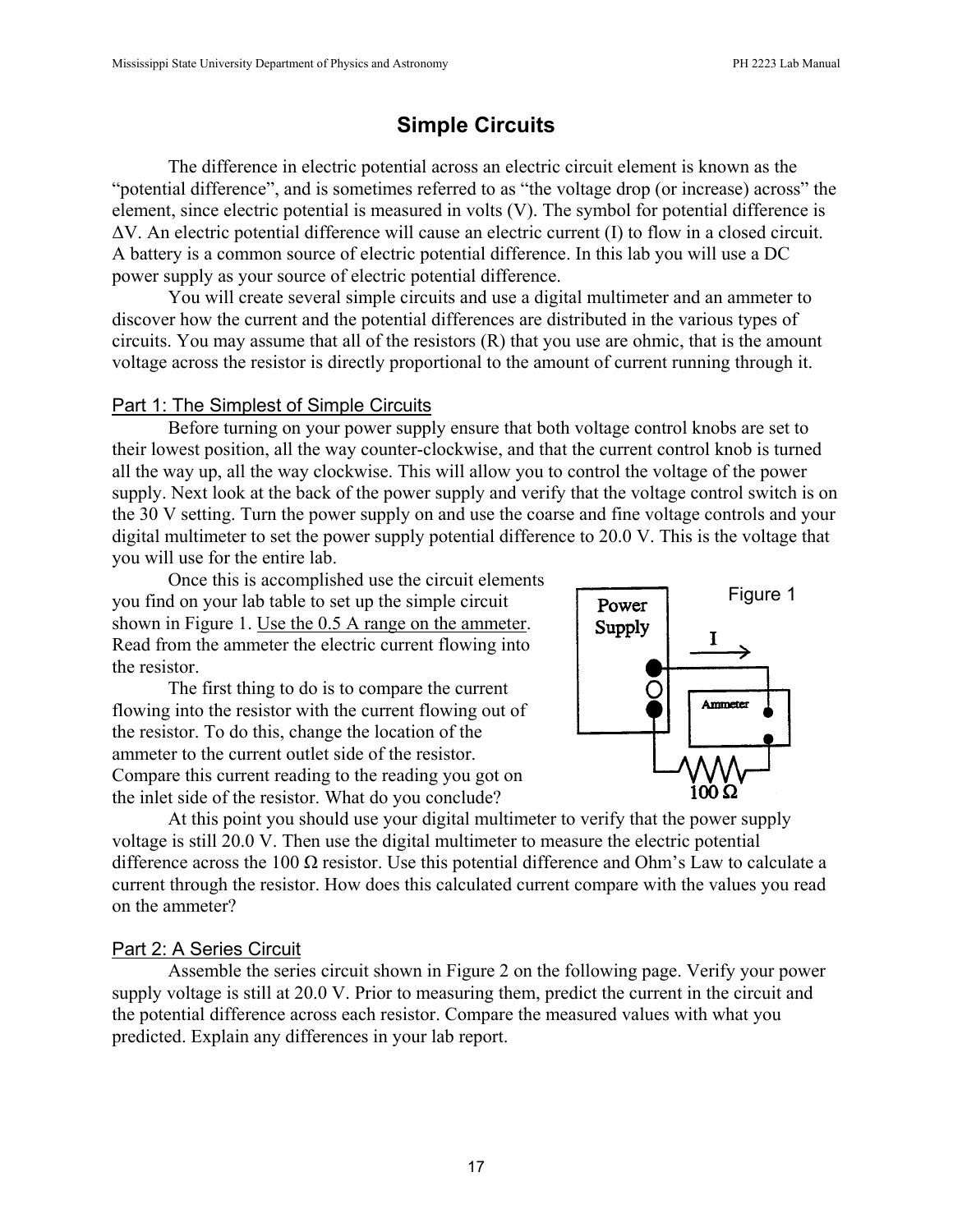Now predict what will happen if one of the 100  $\Omega$  resistors is replaced by a 200  $\Omega$ resistor while the power supply maintains a 20.0 V potential difference. Remove one 100  $\Omega$  resistor from the circuit and replace it with the 200  $\Omega$  resistor. Once again compare your predictions with the measurements that you take. Repeat the whole procedure for the 300  $\Omega$  resistor.

Based upon the data that you took, explain in your own words why the potential differences across the two resistors changed

the way that they did. Think about what must remain constant and what quantities must be equal for two resistors in series. Remember that the resistors are ohmic.



### Part 3: A Parallel Circuit

Assemble the circuit shown in Figure 3. Insert the ammeter in the circuit before the point marked "A" on Figure 3. Check that your power supply potential difference is still at 20.0 V. Record the current in this location in the circuit.

At the point marked "A", the electric current in the circuit splits, much like the current in a river would under similar circumstances. You need to measure the current flowing in both branches of the circuit, downstream of the split. This will require you to remove the ammeter from its initial location and insert it first in one downstream branch and then in the other. Record the current in each branch, then

compare their sum with the first current reading you took. What can you conclude?

Consider the resistances in the two branches of the circuit, and their respective currents. What relationship between current and resistance does this suggest? Measure the potential difference across each of the resistors, how do they compare? Now predict what will happen to the current in each branch if the 200  $\Omega$  resistor is replaced with a 100  $\Omega$  resistor, record your prediction.

Replace the 200  $\Omega$  resistor with the second 100  $\Omega$  resistor. Once again measure the current in each branch by inserting the ammeter Were your predictions correct? Did the current in the original 100  $\Omega$  resistor change? Did the total current in the circuit change? Was your idea about the relationship between resistance and current in each branch correct?

Measure the potential difference across each resistor. How does the potential difference across the resistors compare with the potential difference across the resistors when the 200  $\Omega$ resistor was in the circuit? What can you conclude?